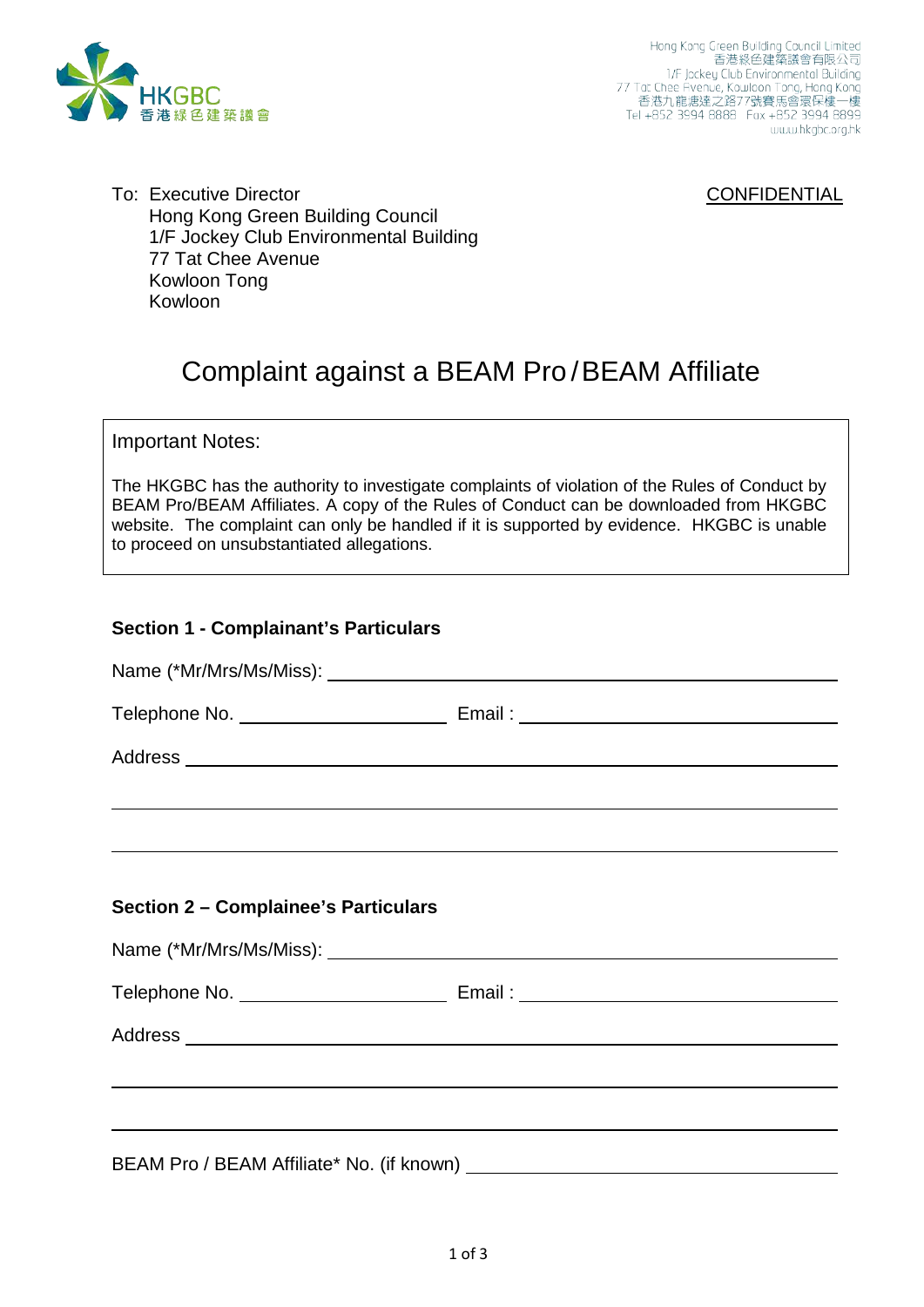## **Section 3 – Details of the Complaint**

Please provide a detailed account of your complaint and provide all supporting documents. Use separate sheet(s) if the space provided is insufficient.